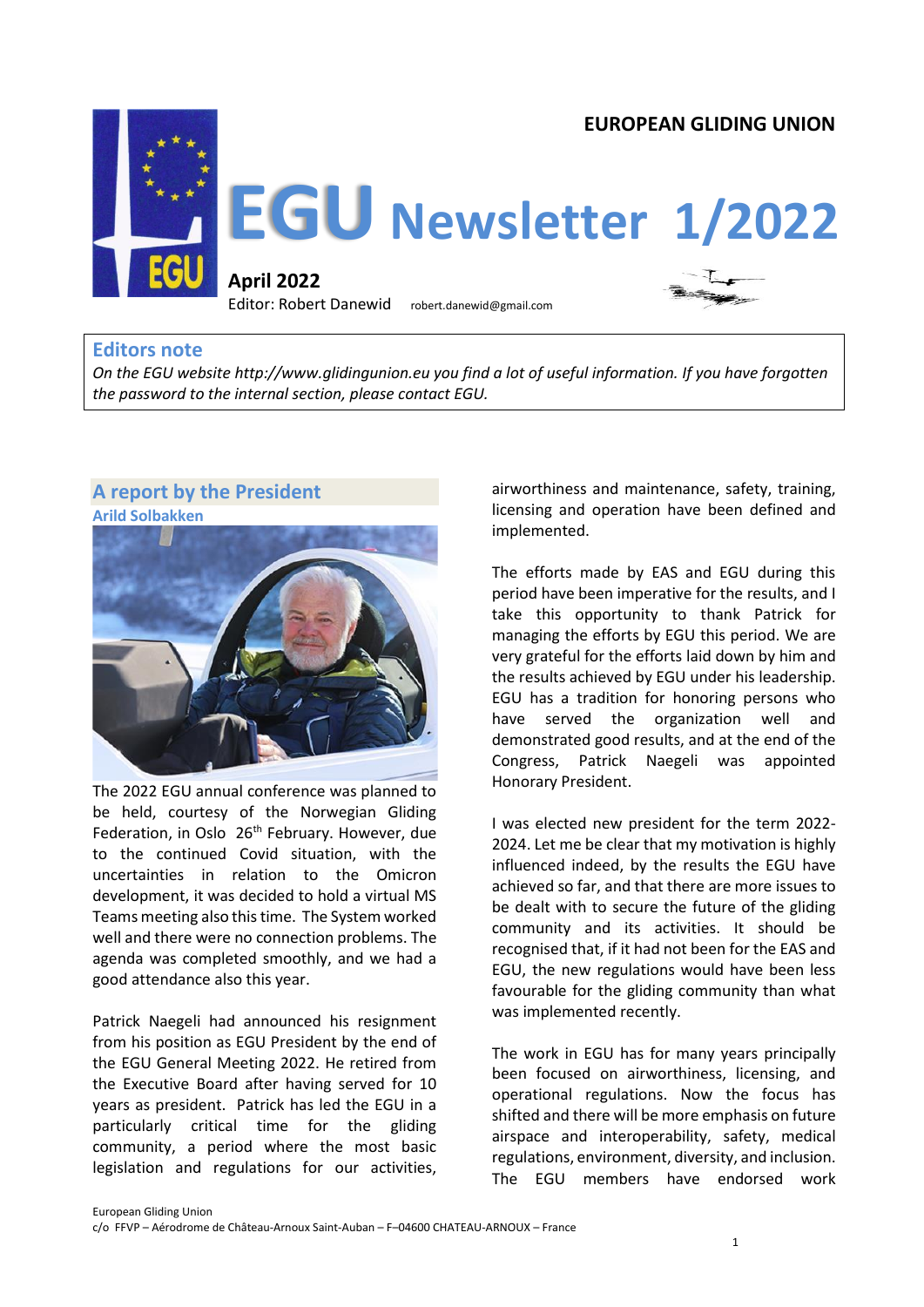programmes in each area, which will form the basis for our work going forward. I see no reason to change policy here.

Where we see the need for strengthening our position is the interaction with our member states, who have agreed to support the EGU Executive Board by providing dedicated points of contact and expertise. We are very grateful for the support we have received, but all work streams are reporting difficulties to get the desired attention and support when it comes to specific expertise. We strongly believe, that in this period of implementation of new regulations and development of new areas, both the EGU and the member states would benefit from even closer cooperation. I would therefore challenge each representative to assist in finding Point of Contacts with the relevant expertise for the respective work streams.

My EGU Board colleagues and I would like to express our gratitude to all EGU members for their continued support, input, and counsel. In cooperation with you, we have established a work programme for EGU, and we look forward to working closely with all EGU members on each item, and any other issues which needs to be added to the EGU's task list in the future.

We sincerely hope the pandemic now is coming to its end. We also hope that the conflict in the Eastern Europe will come to an end soon, and that it will not impact directly on the activities of EGU members.

Stay healthy, stay safe.

### **EGU Congress 2022 Mika Mutru, Gen Sec**



It was second time we were forced to cancel our initial plan for having the Annual General Meeting of EGU - Congress 2022 - in Oslo, Norway due to long lasted Covid-19 pandemic. A virtual meeting hosted by EGU was held instead, with a very good attendance by 19 Full Member nations present by 18 delegates and 1 observer, and by 2 Associate Members: Soaring Association of Canada and the Vintage Glider Club. In addition to concentrating on those compulsory annual administrative items of our Union, Presidential Elections took place. Mr. Arild Solbakken from Norway was elected as the new EGU President for the next three years term-ofoffice (2022-24). Patrick Naegeli (UK), after his 10 years excellent service as President of EGU, was nominated as a Honorary President.

As mentioned to Delegates and attendees at the Congress, the EGU has a plan for organizing a physical technical seminar for considering technical gliding topics by EGU´s key work streams later in 2022. Exact date and place not yet fixed. For the next year, EGU Congress was scheduled - for a face-to-face meeting - on Saturday 25th February 2023 in Oslo, Norway.

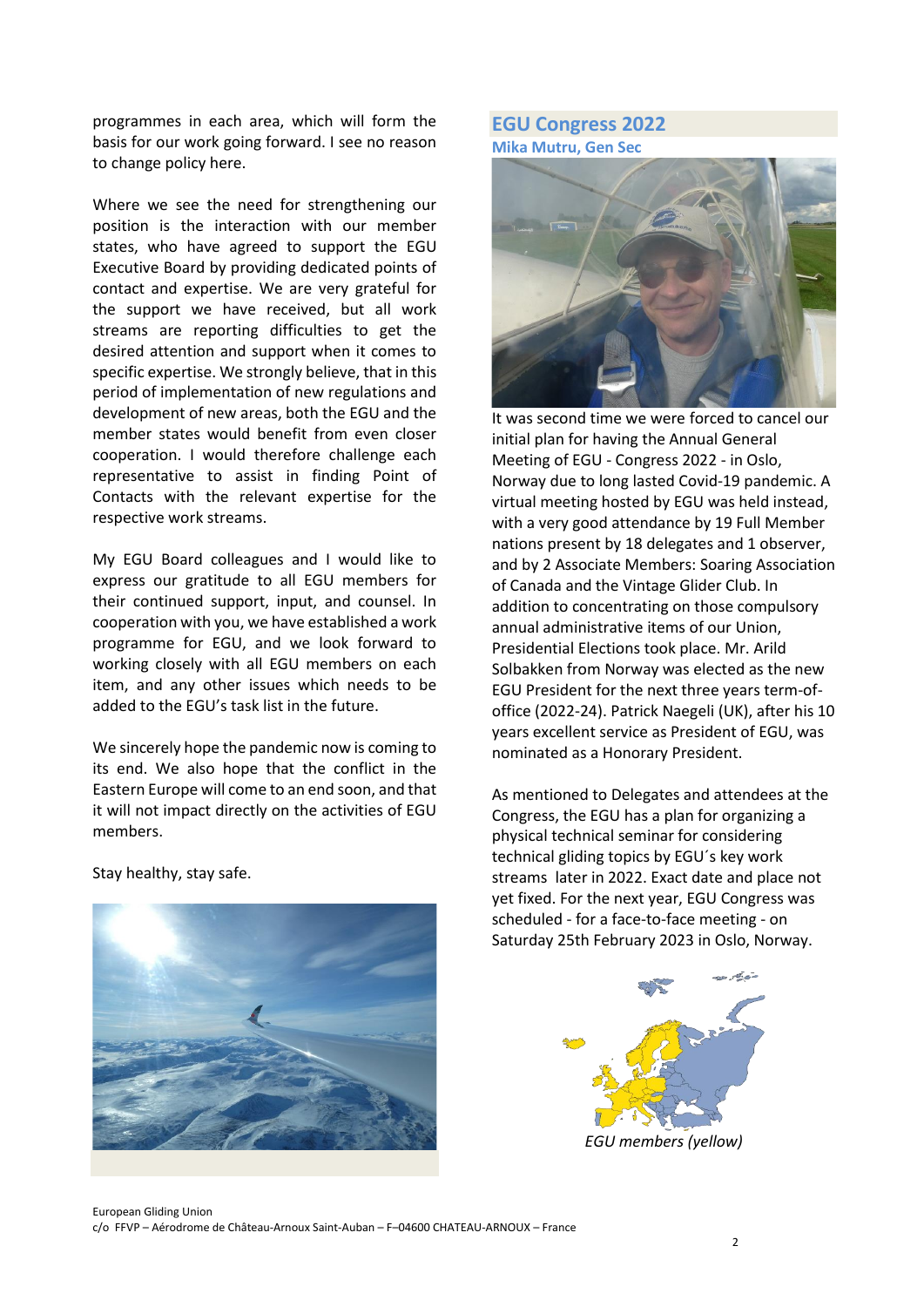## **Part-66L recency issues TO AW&M Henrik Svensson**



In due time I will invite all Point-of-Contacts (PoC) for EGU Workstream Airworthiness and Maintenance to a first virtual meeting.

#### We though still lack several potential members in this group, so I kindly remind once again to nominate PoC´s for this group.

One of our ongoing tasks in A&M is about 66L recency. We still need to gain more information how many valid 66L license holders we have among our EGU members so we can inform EASA that there are many 66L holders that may lose the validity of their licenses in a short time which will affect our community in a negative way. Therefore, I wish to collect more information regarding 66L and reports on how many glider technicians that have converted to a 66L license in various EU countries.

I look forward to seeing more members of A&W, send an email to me for nomination.

## **Airspace & Interoperability TO A&I Andreas Peus & Claus Cordes**





For the Airspace & Interoperability workstream, the highest priority remains the task of monitoring the development of U-Space rulemaking and minimising possible negative impacts on gliding. To this purpose, we will maintain our cooperation with EAS.

As decided during the EGU Airspace Group meeting, we recently held a virtual meeting where we were able to inform the participants

about current developments. Likewise, the participants were able to report on their ongoing work. They also exchanged advice on how to deal with certain challenges. As hoped, this format seems to be well suited to support the work of the airspace experts of the member associations with little time and effort. Therefore, after three months - in July - we will offer another meeting for this purpose

## **Flight Safety**

**TO Safety Bernard Hautesserres & Ted Richards**



The safety workstream has continued with its early plan which is focused on two main activities. The first activity, which underpins our programme of work, has been to build the network of contacts within the EGU member states and with other important groups and entities involved in safety. The second is to gather ideas on how to promote safety, together with an understanding of what are the most important themes on which there should be an initial focus. Several meetings of the slowly expanding group have taken place on-line and we would welcome representatives from many more member and affiliates so that we can expand the range of discussion. Those discussions, and associated ideas and themes, have ranged widely from what might be considered theory, in terms of accurately categorizing accidents and incidents, to very practical activities associated with national safety initiatives. As a first step it is intended to bring these together via a page on the EGU's own website to provide a growing database of links to these many and varied safety-related initiatives throughout the EGU.

In addition to this planned work, we unexpectedly received an invitation from EASA to participate in a series of events they are running under the general theme of "Season Openers". The time to plan our input was quite short and a relatively simple format for a one-hour on-line session was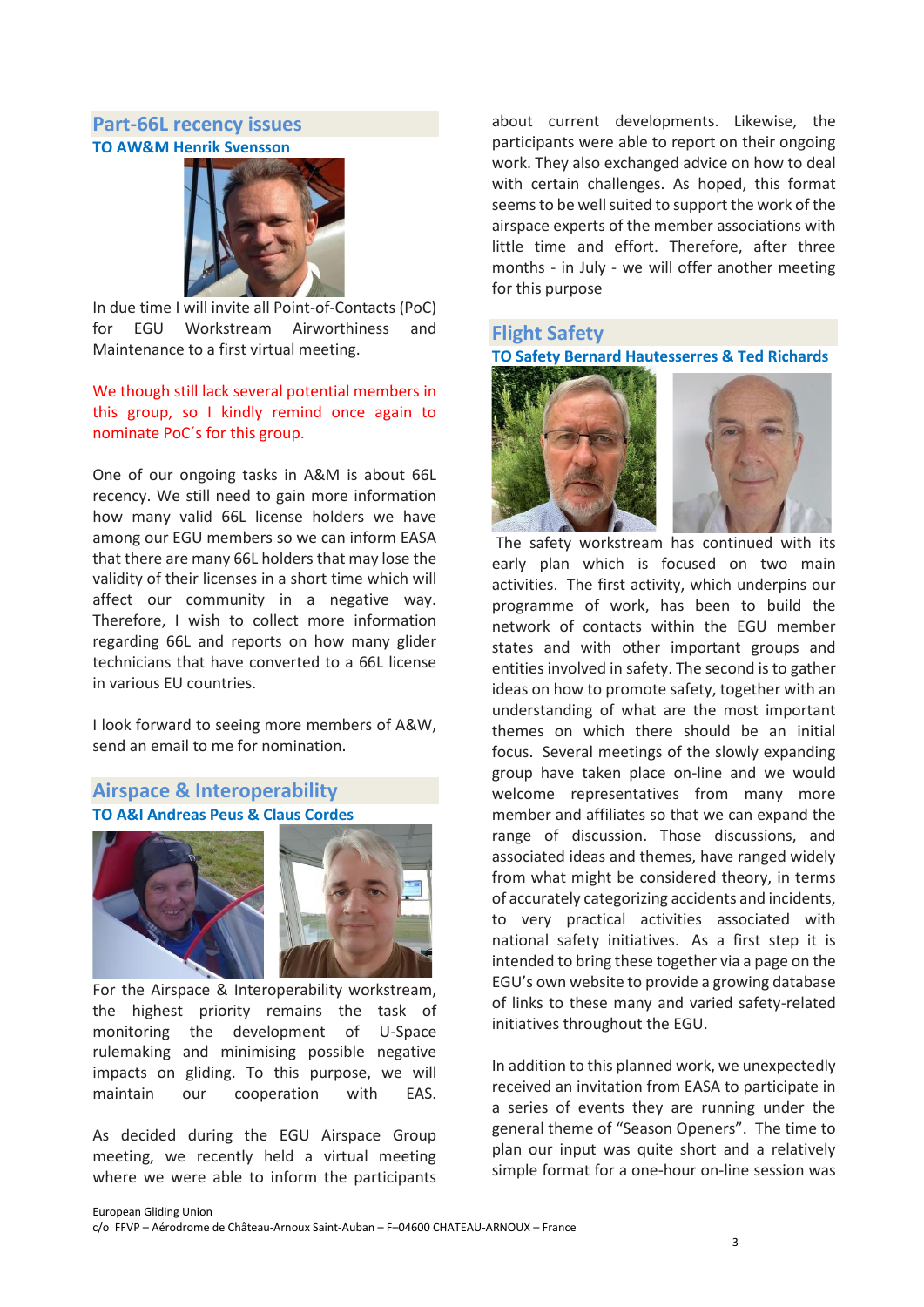developed. It consisted of a structured discussion between four members of the EGU Board against a backdrop of relevant slides. In the discussion we briefly introduced and commented on a very wide range of considerations which all pilots should think about as the season gets underway. These included preparing the glider and its ground equipment, preparing the pilot, and reflecting on the various phases of flight and associated safety implications. The session was broadcast live on the evening of Wednesday 23 March and a recording is available via EASA's You Tube channel at [https://www.youtube.com/watch?v=W\\_3Ogb](https://www.youtube.com/watch?v=W_3Ogbd--3U&t=3219s) [d--3U&t=3219s.](https://www.youtube.com/watch?v=W_3Ogbd--3U&t=3219s) We believe that this presentation was well received by the several hundred people who had registered for the event and there was a large number of very positive and relevant comments posted in the various chats. We very much look forward to continuing this important engagement with EASA into the future. It opens up very important access to spreading the safety message with a particular emphasis on the challenges of gliding, but it also acts as very useful publicity for the EGU itself.

### **Part SFCL**

**Mika Mutru & Ole Gellert Anderssen**





In early December 2021 Members of EGU were requested to nominate their specialists (i.e. national Point-of-Contacts, PoC) for creating a network to support the work stream for glider pilot licensing and training topics. By now 9 nations have joined to this WS by nominating their PoC, namely: BE, DE, DK, ES, FI, IT, LX, NO and SE. The work stream is led by Ole Gellert Andersen and Mika Mutru from the Executive Board and first meeting (a virtual one) was held in early April. After fruitful discussions round the table, the first target was set for collecting more precise information on how theory examinations for SPL are arranged/available in practice. Next meeting is planned for mid-May for comparing national theory examination system practices and seeking if there are well functioning

examples that could be copied by others too. EGU Members who have not yet nominated their PoC for this WS are welcomed to do so by contacting to General Secretary.

#### **Environment Robert Danewid**



The future for gliding is for sure electrical! Electrical SSG/SLG, winches and tugs and towing cars.

And the manufacturers are fast turning out electrical equipment. Look here for a summary of electrical gliders:

[https://www.e-](https://www.e-segelflug.de/?fbclid=IwAR2mkcdfDXF5pmZRckApN42lQtlKmAdyydmrB-Na7bSFNPD9mmoASgQ6rKU)

[segelflug.de/?fbclid=IwAR2mkcdfDXF5pmZRckAp](https://www.e-segelflug.de/?fbclid=IwAR2mkcdfDXF5pmZRckApN42lQtlKmAdyydmrB-Na7bSFNPD9mmoASgQ6rKU) [N42lQtlKmAdyydmrB-](https://www.e-segelflug.de/?fbclid=IwAR2mkcdfDXF5pmZRckApN42lQtlKmAdyydmrB-Na7bSFNPD9mmoASgQ6rKU)

#### [Na7bSFNPD9mmoASgQ6rKU](https://www.e-segelflug.de/?fbclid=IwAR2mkcdfDXF5pmZRckApN42lQtlKmAdyydmrB-Na7bSFNPD9mmoASgQ6rKU)

EGU started a project last year about designing an electrical winch. This project has now been overtaken by the industry. We are instead monitoring the market, as an example the German winch

<http://www.startwinde.de/startseite.html>

And Skylaunch in the UK is also working on a similar winch.

EGU is trying to collect information on the development and establish contact with el manufacturers. The Nordic Gliding Magazine is in the forefront of this. It contains so far 70 articles on the subject of el gliding, even towing cars for glider trailers

<https://nordicgliding.com/category/elektro/>

We are also working on a strategy for gliding, "A Net-zero Footprint Gliding". Inputs are welcome!

EGU is trying to establish a list of "point of contacts" that can help collect,d spread information and give inputs.